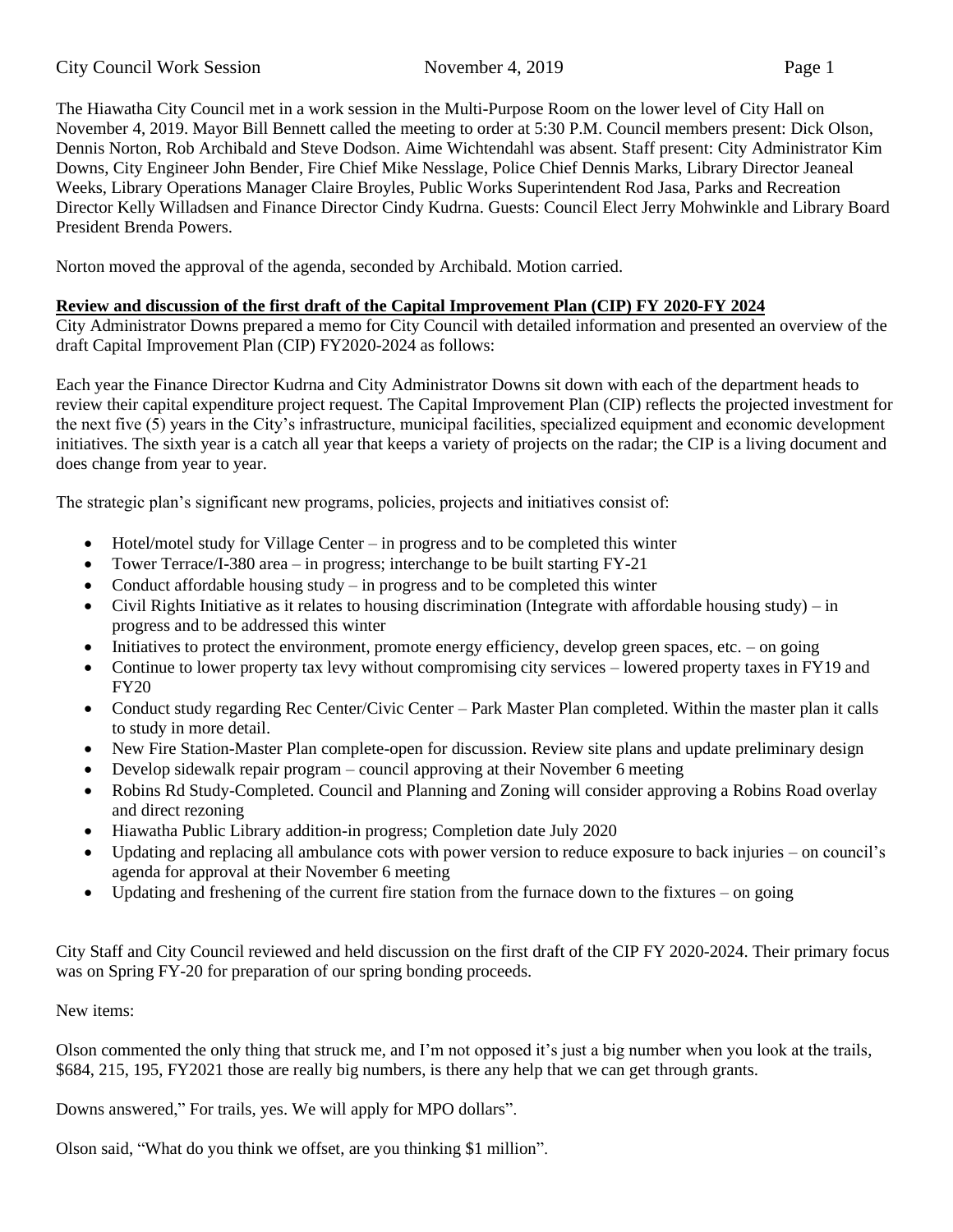Downs asked City Engineer John Bender if trails are usually 80/20.

Bender said, "Yes 80 percent and there is a lot of trail money left and we should look at that right away and get them into plan first." The Edgewood Trail outside of the park trail would be a great project for MPO."

Olson said, "It would be a really good idea to get a jump on that particularly when you are talking about \$800,000."

Archibald asked, "If the NW Park one was a mile, how big would the trail at NW Park be?"

Willadsen said, "To start out within different phases it should equal about one mile and our goal is one so that it's not like Guthridge Park where it is .8 miles but the first phase is about half a mile and that's really to just get people out." " Over the whole plan it should be about a mile that's basically going around the whole entire thing.:

Dodson stated, "In one of the drawings it shows the trail going out to Edgewood Road."

Willadsen said, "Yes".

Olson commented, "a million dollars a mile, I'm asking how many total miles."

Archibald said, "Are you saying how many miles does that amount of dollars get us."

Olson said, "If we are going to spend \$1 million or if we get the MPO dollars that's great but how many miles does that get us because if its one mile that is a really expensive mile, I think we need to understand that cost."

Downs said, "Trails are not an inexpensive infrastructure, it really comes down to the quality of life." The \$944,000 is not only for trail work, it also extends Fitzroy Road, storm water and a culvert, trail along the roadway, site work, a detention basin and a section of the trail within the park footprint."

Bender said, "They are built like skinny roadways anymore with the thickness requirements they are not cheap."

Archibald said, "It's an all new site we will have the land prepped and grading."

Olson asked, "How many fire trucks and ambulances can you buy for \$1 million."

Archibald said, "One but I see your point."

Downs said, "That is a good segway into talking about the phases of the park and asked Willadsen if she would take them through the first few phases in a little more detail."

### NW Park

Parks and Recreation Director Willadsen said, "Phase 1 does not just involve the trail the \$944,000 that you see has a bunch of other things under it, five phases total – right now a year at a time and can take into consideration if we feel we can stay on that target or need to expand and wait a year or something. First Phase is to try to get something out there that people can use – otherwise we just have land sitting there and there is nothing we can do with it unless we have a roadway to get there. Phase I includes a section of trail, due to cost we may have to be limestone to start, grading, storm water detention, small playground equipment, porta potties, does include roadway. Engineering costs includes first initial small parking lot. We have a meeting this week with MSA to review the steps we need to take and ensure it's in the appropriate order and make sure we stay on target. In 2021 we would continue to work on additional sections of the trail, hope to make more of an educational piece, sections of the trail will be kept more natural and more outdoor/welcoming. Water Superintendent Marty Recker will be working on water plans; adding a well site. This may take a couple years for him to get out there. Phase II will include a 12-foot pedestrian bridge, is a big phase in a trail moving forward, Phase III – more utility work, roadway, intake will keep adding more as years progress, we don't have a lot of greenspace that is just greenspace will be good for kids. Phase IV 2021 putting in an AOA playground maybe, set aside from anyone else, be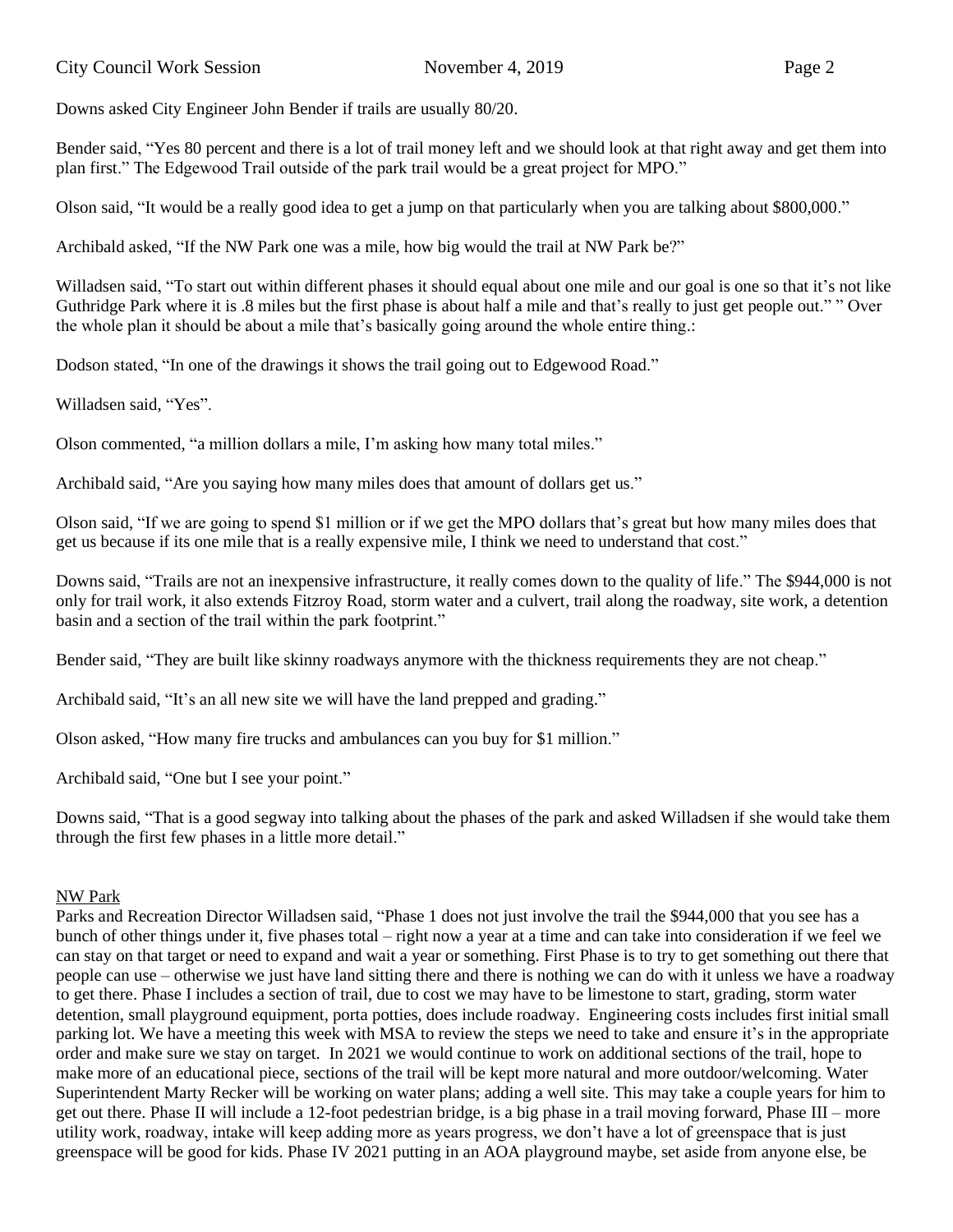unique, will see trees in 2025 but hope to get some before then through tree grants, getting a head start on trees. Phase V 2029 right now – a lot of time to think – rec center? Lodge? What do we really need right now. Things can change and may have some shifting if need to. Downs, "reaffirmed the \$944,000 is more than just a trail."

Olson asked, "Does it qualify for the 80/20."

Downs answered "No"

Willadsen said "There are things out there that we can apply for help."

Bender said "That \$944,000 includes engineering, design, etc.."

Dodson asked, "Will the limestone suffice for the ADA?"

Willadsen said, "Yes, limestone will suffice and is ADA compatible, everything has ADA complaint now."

Downs said, "Let's not lose sight of the fact that people will see this park from the interstate, and we will want to make sure we do it right."

Bennett asked, "are there any groups that might want to use the park?"

Willadsen added, "Guthridge Park right now is highly utilized by metro organization. They just finished up flag football – so many private groups out there that we could reach out too – maybe county help is a funding option."

### Fire Station Discussions and Fleet Storage Facility:

Downs – This is the time to discuss in detail the potential of a new fire station now that we have worked through the master plan – good idea to talk about what our goals are and set up our CIP appropriately.

Nesslage –reviewed what our response times are and what that means. Response time is when the event happened to when fire/ambulance shows up at your door, 90 second (call processing), 90 second (turnout time), 240 second (drive time), total response 420 seconds, 7 minutes. Then Nesslage talked about drive time (national standard is four (4) minutes).

Nesslage asked, "How can we get to as much of our town as possible within four (4) minutes, 90% of time just looking at City of Hiawatha tonight – existing fire station –  $65.7\%$  we can get to calls. Placed so far south getting over into Cedar Rapids, the current station is a decent building, it's not falling apart, but we have space needs to address.

Nesslage shared other potential locations and their percentages within the four (4) minute drive time:

- 98 Emmons Street 74.6% coverage closer to Center Point Road
- Clark Street  $-65-70\%$  coverage adds about 30-40 seconds drive time onto response time
- Parsons Drive 79.6% plus Northwood Drive map doesn't show Northwood Drives connection but with the build out of the road to Robins Road it would only increase the ability to respond
- Boyson Road 87.9% based on Center Point Road going to spend a lot of money at this site with heavy roadwork, removal of medians, traffic lights to change, multiple property owners, slowing down turnout time for volunteers to get there
- Ketelsen Drive 54.6% loose a bunch of coverage on this one, almost loose the care center from this site and the LMI (lower middle income) areas
- Used three (3) years of data and showed hot spots
- Stamy Road ESCI map estimated 50% would have potential 92% with 2 stations

Olson – should not be an option at this point – we have the optimal location that you are at right now with adding another station – if we can't get to  $88\%$  that's an issue.

Nesslage – we can get up to 80% if we use the Parsons Drive.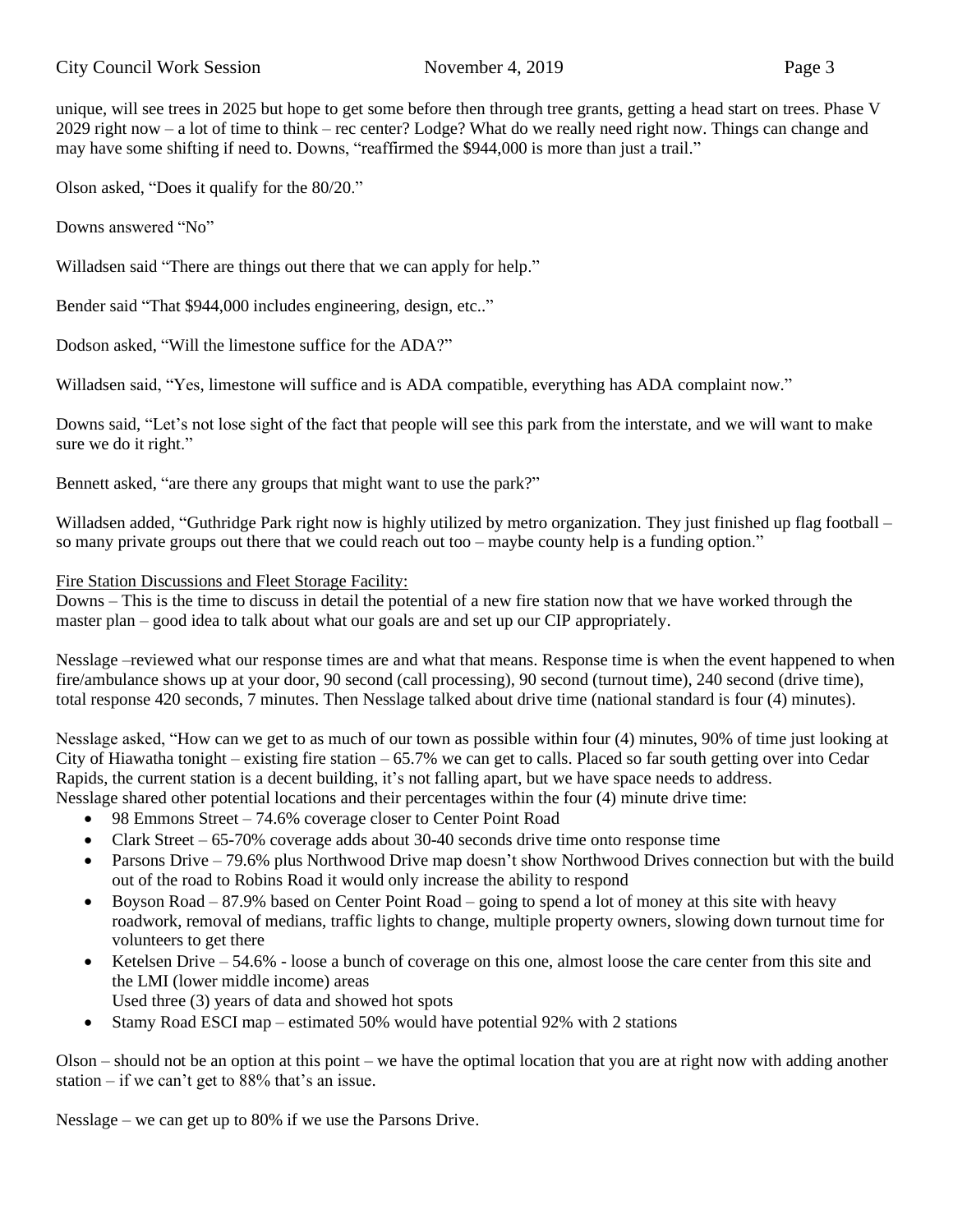Bennett commented it would dump right on to Center Point Road.

Olson said the Boyson Road location is Bill Bennett's property – problem would be traffic.

Bender commented there would be congested traffic islands and stop lights.

Archibald commented you would lose your home response.

Bennett said with interchange we will see more action out there.

Olson mentioned target should be that one to get to 88% it's a good target.

Nesslage said, "Parsons Drive is a good spot because it benefits our four-minute drive time with a 79.6%; upon the build out of Northwood Drive it would increase our percentage rate and get us much closer to the 88%, the current station only is at 65.7%. In addition, it helps us keep our home response from volunteers."

Dodson asked to clarify what do you think best location is?

Nesslage answered Parsons Drive.

Bennett asked what is the size of the footprint you are expecting?

Nesslage answered 20-25,000 square feet.

Bennett asked what the land footprint is?

Nesslage answered, "three (3) acres; if we build a two-story building then it could be 2-acres, flat, my preference; going forward hire architect to start working with us."

Archibald asked, "what problem are we trying to solve – response time, sleep arrangements or building?"

Nesslage commented, "to fix the space we don't have – space is a big issue but should address response time, drive time at the same time – looking at \$1 million investment if we would stay in the current station and does not address the parking issue for volunteers."

Olson said, "\$1 million to add on to current station."

Dodson said, "plus for Parsons Drive a new station would be a recruiting bonus if we get and want to work at new station"

Nesslage agreed and said "some volunteers don't sleep at the station because they don't like it – nonresident live in we can't do because we don't have the space and a new station they would feel better about the work they do."

Olson said, "recruiting is definitely the single driver for this station  $-I$  think response time is also the driver."

Nesslage said, "if we address the space, we need to also address response time."

Archibald commented he likes the 98 Emmons Street location for the fire station, and it would add to town center feel.

Downs shared concerns that 98 Emmons Street would not provide enough land to build; the footprint is to small and to purchase the property Backen's would want \$1.2 million.

Olson commented it is not a fair market value because they know what we want to do.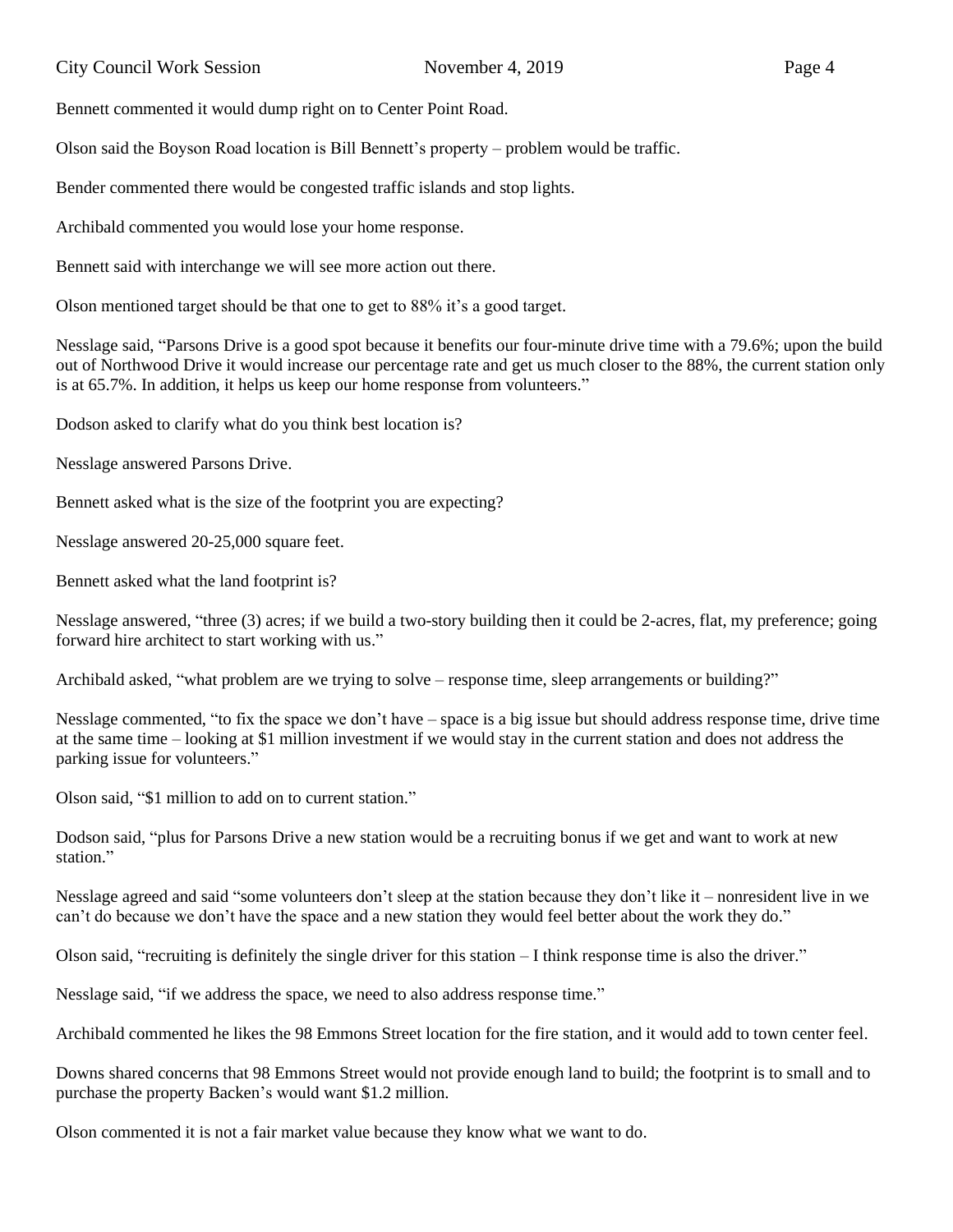Olson agreed the top two  $(2)$  not five  $(5)$  or six  $(6)$  sites. Come down with two  $(2)$  sites that are most desirable. Olson mentions he heard about public safety building to combine police and fire.

Nesslage commented they don't have a problem living with police.

Marks said, "the current police department space includes 4,960 square feet right now, new development of office space includes 6,600 square feet for garage/workout are 7,000 in office and garage 3,900, 12-13,000 square feet total. 7,000 square feet for office is just his estimate."

Bennett said, "the building may be cheaper to purchase one at 30,000 square feet."

Olson said, "Go east of I-380 as initial building step and wait to see what our growth is."

Nesslage said, "the second station is down the road 15-20 years or more."

Olson commented that for our needs based on master plan – why wouldn't we follow that; it shows two stations.

Nesslage said, "it makes more sense to have one location for ease of staffing; all we showed tonight were east of the interstate and to provide a better response time."

Olson said, "Dual ingress and egress for Center Point Road, can back in, sleeping space and more diverse volunteers."

Nesslage said, "98 Emmons Street would require purchase of nine (9) lots. We have two (2) of those, not objecting to location, variety of property owners locked in by two (2) or three (3) property owners – work to do there."

Archibald said, "This is something we need to make a priority – not adequate at station  $(10<sup>th</sup>$  Avenue location) and need to make this priority."

Olson agreed this is a needed priority.

Nesslage commented seven (7) bays double stack now – dream to have a maintenance bay.

Olson said, "Let's decid on two (2) sites. Asked Nesslage what his preference is.

Nesslage answered, "Across the street and Parsons Drive."

Archibald asked where does the two (2) acres come from; online calculations.

Olson said he thinks we should have architect look at those two (2) sites – public safety is and has been and always been #1 goal.

Nesslage commented think having architect looking at goal and a lot of frontage for bays.

Dodson asked how long central station is in downtown Cedar Rapids.

Nesslage said he didn't know off top of his head.

Olson said, "\$2 million was an old construction number - volunteer numbers could go up if had that kind of station for recruiting."

Downs agreed next step is to work with an architect and look at top two (2) locations and work on it sooner rather than later – need to know what we are doing with other public safety location.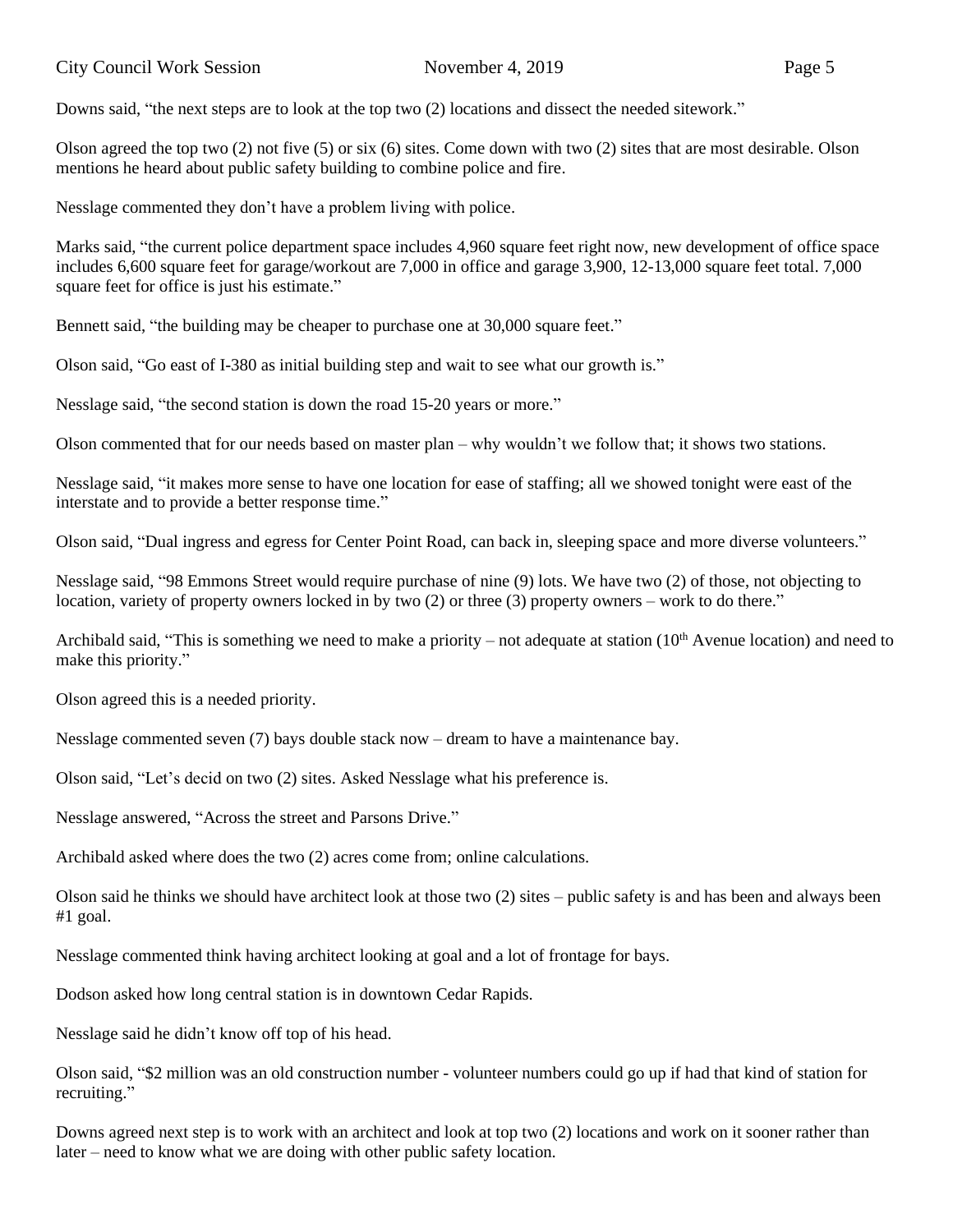Archibald said he would like to keep fire/ambulance and the Police Department separate.

Olson said, "This location would not handle both fire and police."

Marks said, "We are good on space now but would like to have an area for defensive tackle training along with meeting room space. A workout area would be beneficial as well."

Olson commented growth is going north.

Marks stated he would like to stay close to Hiawatha elementary and city hall

Dodson asked, "Would you still need a training facility?"

Marks replied, "It is important to my guys to have our mats out to do defensive tactic training, if weight equipment is put over there, we would like a place to have our mats out on a permanent basis."

Downs stated she felt like they had a good direction.

Nesslage said, "he would assist in finding an architect to look at each of the lots discussed and see where we can go from there."

Marks said, "the public safety building on Clark Street has been in a holding pattern."

Archibald said, "he would like to move forward with both buildings, a public safety building and the new fire/ambulance station."

Olson, Dodson and Norton agreed.

Downs stated, "Those were the main topics for tonight – if everyone is good, we will move forward."

Archibald asked, "Is \$700,000 a good number for Dennis?"

Kudrna added \$100,000 for architect services for both projects. Kudrna asked if we needed an additional CIP meeting in two (2) weeks.

Olson answered, "No, we are good to move forward." Olson noted 40% of G.O. bonding will be for trails.

Downs said, "No, because it's not all for trails, we have to extend the street, install storm water infrastructure, a culvert, and trail."

Olson commented if we can get 80% to help with the trail installation that we should move forward with that plan if we hadn't already.

Downs confirmed 80% is only the trail part not the street and that is only along Edgewood Road.

There being no further discussion, Archibald moved to adjourn at 7:03 P.M., second by Dodson. Motion carried.

Bill Bennett, Mayor

\_\_\_\_\_\_\_\_\_\_\_\_\_\_\_\_\_\_\_\_\_\_\_\_\_\_\_\_\_